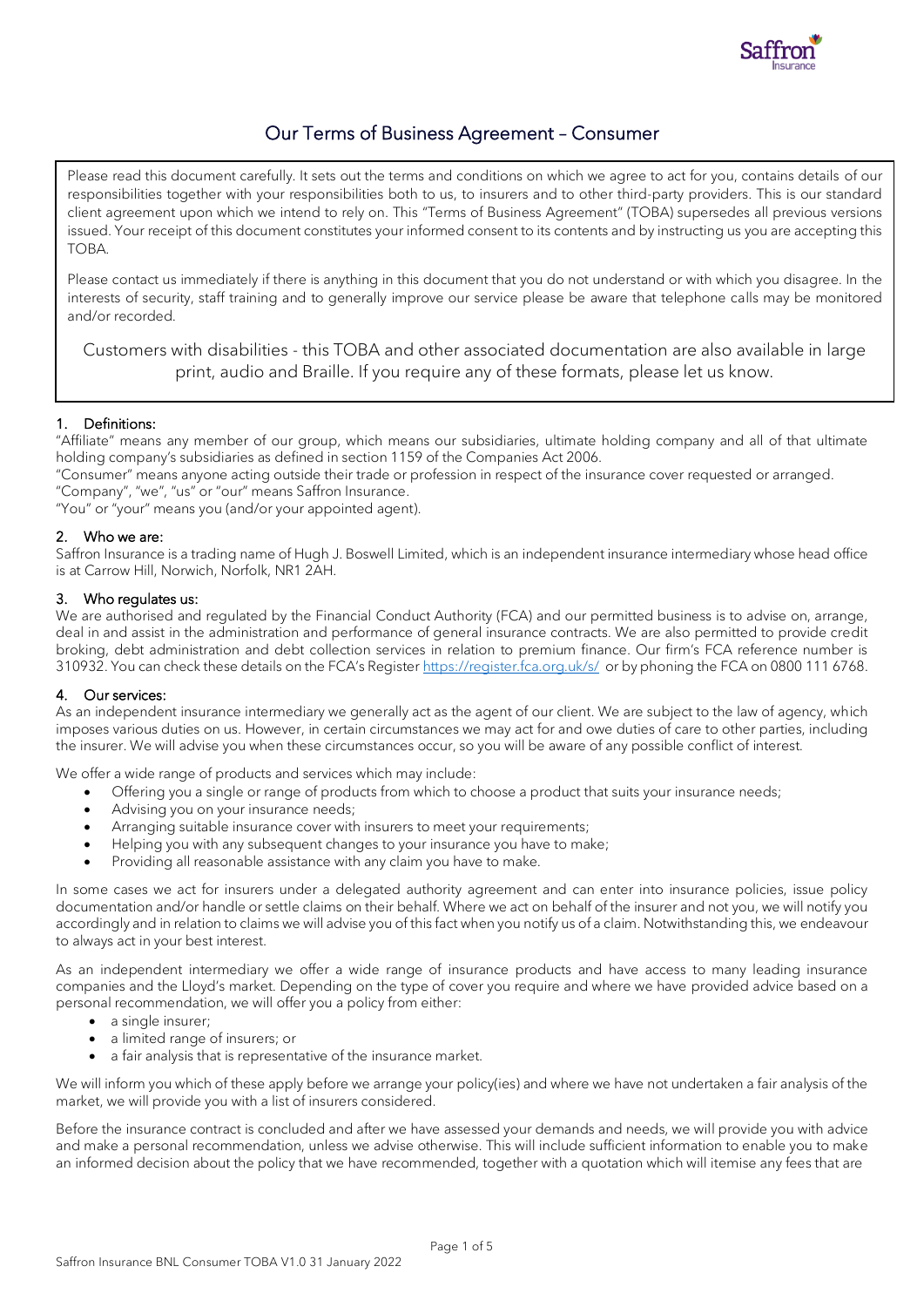

payable in addition to the premium. This documentation will also include a statement of your demands and needs. You should read this carefully as it will explain the reasons for making the recommendation we have made.

We may offer you a policy which is provided by an Affiliate in order to access specialist products and we will tell you if this is the case. We have a conflict of interest policy in place to identify and manage any conflicts that may arise in the placement of your business.

# 5. Remuneration and fees

In most cases we are paid a commission from the insurer, however in some cases we may charge you a fee instead, or a combination of both. If we charge a fee instead of commission or a fee and commission, we will confirm this to you in writing at the time of incepting or renewing your policy. Where we charge you a fee this is not liable for insurance premium tax or value added tax (insurance is a VAT exempt industry). There may be occasions when we need to charge an additional fee, for example any changes to the risk that require significant further advice, arrangement of additional cover or substantial assistance provided in any large or complex claims.

We will also charge an administration fee of £35 per policy for arranging a policy, £35 per policy for renewing a policy and £15 per mid-term adjustment made on any policy or mid-term cancellation. In addition, if you make a change or cancel your policy midterm which results in a return premium, we will retain all fees and any commission to cover our administration and advisory services. We will advise you of the amount of any charge before you become liable to paying it.

In addition to your fee and/or insurer commission some insurers may make additional payments to us reflecting the size and/or profitability of our account with them and/or in respect of work we undertake on their behalf.

You are entitled, at any time, to request information regarding any commission which we may have received when placing your insurance business.

# 6. Duty to disclose accurate and full information

It is your responsibility to take reasonable care and, when asked, to answer all questions fully and accurately to insurers and us prior to and when you purchase an insurance policy, throughout the life of the policy and when you renew that policy. Failure on your part to immediately disclose accurate information when asked or provide misleading information could result in your insurer imposing different terms on the policy, charging a higher premium, or in some circumstances may avoid the policy from inception and any claims would not be paid.

All statements and material facts disclosed on proposal forms, statements of fact, claims forms and other documents should be full, true and accurate. Material facts are those that would influence an insurer in deciding whether or not to accept a risk and the terms and conditions that would apply. Where forms are completed or partially completed on your behalf, you should check them for accuracy before signing. If you are in any doubt as to whether a fact is relevant, you should disclose it and then ask for guidance.

# 7. Quotations

Unless otherwise agreed any quotation given will normally remain valid for a period of 30 days from the date it is provided to you. We reserve the right to withdraw or amend a quotation in certain circumstances, for example, where the insurer has altered their premium / terms for the insurance since the quotation was given, where there has been a change in the original risk information / material circumstances disclosed or if a claim / incident has occurred since the terms were offered.

#### 8. Renewals

You will be provided with renewal terms in good time before expiry of the policy, or notified that renewal is not being invited. Unless you advise otherwise renewals are invited on the basis that there have been no changes in the risk or cover required, other than those specifically notified to us or your insurers (see section on "Duty to disclose accurate and full information").

It is very important that you check the information provided at renewal to confirm it remains accurate and complete. If any of the information is incorrect or if your circumstances have changed you should contact us immediately so we can update your details.

#### 9. Mid-term transferred business

When we are appointed to service insurance policies other than at their inception or renewal and which were originally arranged via another party, we shall not be liable during the current insurance period for any loss arising from any errors or omissions or gaps in your insurance cover or advice not supplied by us. Should you have any concerns in respect of a policy, which has been transferred to us, or if you require an immediate review of your insurance arrangements, you must notify us immediately. Otherwise we shall review your insurance arrangements and advise accordingly as each policy falls due for renewal.

# 10. Claims

You must notify any claim or circumstance that may or could give rise to a claim under your policy in accordance with the conditions of your policy. Failure to notify insurers promptly may entitle them to deny your claim. You should not admit liability or agree to any course of action, other than emergency measures carried out to minimise the loss, or in the interest of health and safety, until you have obtained agreement from your insurer. When you notify us of a claim you should provide us with details of all material facts concerning the claim.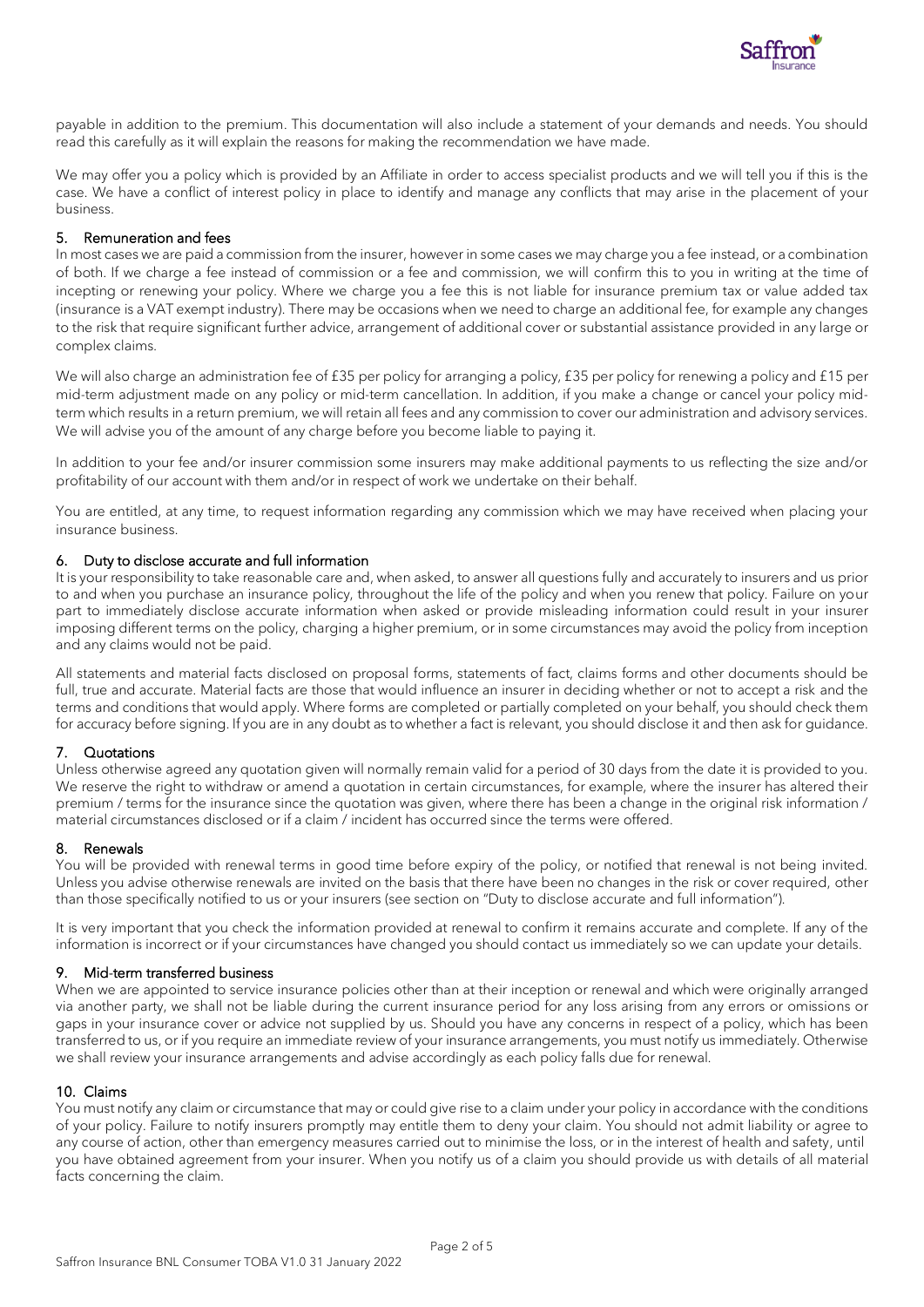

Your policy documentation will describe in detail the procedures and conditions in connection with making a claim. Where appropriate, and as set out in your policy document, we will provide you with assistance in submitting a claim and in seeking to obtain reimbursement for you. We will transmit claims payments to you as soon as possible after they have been received on your behalf. However, in the event that an insurer becomes insolvent or delays making settlement of a claim, we do not accept liability for any unpaid amounts. Where we act for the insurer in relation to a claim we will advise you of this when you notify us of the claim.

# 11. Cooling off and cancellation clause

You have the statutory right to cancel a policy within 14 days of its conclusion or inception or renewal or upon receipt of the policy documentation whichever is the later. You may without providing a reason, cancel the policy in accordance with its terms and conditions. Any policy documentation and in particular any legal document, e.g. a certificate of motor insurance, should be returned with your instruction to cancel. These cancellation rights do not apply to a short-term policy of less than one month's duration or to a policy for which the performance has been fully completed. If no premium has been paid, then a time on risk premium inclusive of Insurance Premium Tax ("IPT") may be charged in addition to any relevant administration costs.

Your insurance contract may also include a cancellation clause giving you the right to cancel your policy outside of any statutory rights. If you decide to cancel your policy in accordance with any timeframes stipulated in your policy, and subject to not having made or intimated a claim, you may be entitled to a refund of premium paid.

Please note our commission and, where appropriate fees, are fully earned from the date the policy commences and will not be refundable. If you fail to pay your premium to us by the due date, we reserve the right to instruct insurers to cancel your policy.

# 12. Product documentation

You should review the policy documents carefully to ensure they accurately reflect the cover, conditions, limits and other terms that you require. Particular attention should be paid to policy conditions and warranties as failure to comply with these could invalidate your policy. Claims can arise, under certain types of insurance contract, long after the expiry of the policy. It is therefore important that you retain and keep safely all documents associated with your policy.

# 13. Premium

Once your contract of insurance has been concluded, we will send you an invoice (also referred to as a debit note). You must pay the premium due in accordance with payment dates specified in the invoice. Failure to meet the payment date may lead insurers to cancel your policy. No payment shall be deemed to have been received until we have received cleared funds. Where insurers have specified that the premium must be received by a certain date, failure to comply can result in automatic termination of your insurance contract.

We shall be entitled (but not obliged) without providing notice to you to set off amounts due to us from you, against any amounts which we may receive on your behalf i.e. claims moneys, refunded premiums and other sums.

# 14. Premium finance

In arranging premium finance, we act as a credit broker to provide you with a premium finance facility which is designed solely for the purposes of facilitating a loan for repayment of insurance premiums. We will only provide you with information about this payment option on a non-advised basis from which you will need to make your own decision as to the suitability of this facility and whether you wish to proceed. Where we arrange premium finance on your behalf we are remunerated for our assistance in putting this financing in place. We can provide details of our remuneration on request.

When arranging premium finance your premium finance provider may undertake an enquiry with credit reference agencies who will add details of the search and the application to their record about you, whether or not the application proceeds. Further details will be provided when an application for finance is made. Insurers own credit facilities may also be available if appropriate.

Where you pay your premium by instalments and use a premium finance provider, if any direct debit or other payment due in respect of the credit agreement you enter into to pay insurance premiums is not met when presented for payment or if you end the credit agreement we will be informed of such events by your premium finance provider. If you do not make other arrangements with us or your premium finance provider to pay the insurance premiums you acknowledge and agree that we may, at any time after being so informed, instruct on your behalf the relevant insurer to cancel the insurance (or, if this occurs shortly after the start or renewal of the insurance, to notify the insurer that the policy has not been taken up) and to collect any refund of premiums which may be made by the insurer. If any money is owed to a premium finance provider under your credit agreement or if they have debited us with the amount outstanding we will use any refund received to offset our costs and you will be responsible for paying any remaining time on risk charge and putting in place any alternative insurance and / or payment agreements you need. You also agree that we may hold to the order of the premium finance provider any claims monies due to you in the event that you are in default of your credit agreement.

# 15. Client money

All client money is handled by our Affiliate, The Broker Network Limited (BNL). Client money is money that BNL receive and hold on behalf of our clients during the course of our dealings such as premium payments, premium refunds and claim payments. This money will be held by BNL either as agent of the insurer or agent of the client, determined by the agreement we and BNL have in place with each insurer. Where money is held as agent of the insurer, this means that when BNL have received your cleared premium, it is deemed to have been paid to the insurer. BNL pay us commission upon receipt of your cleared premium which may be prior to payment of the premium to the insurer.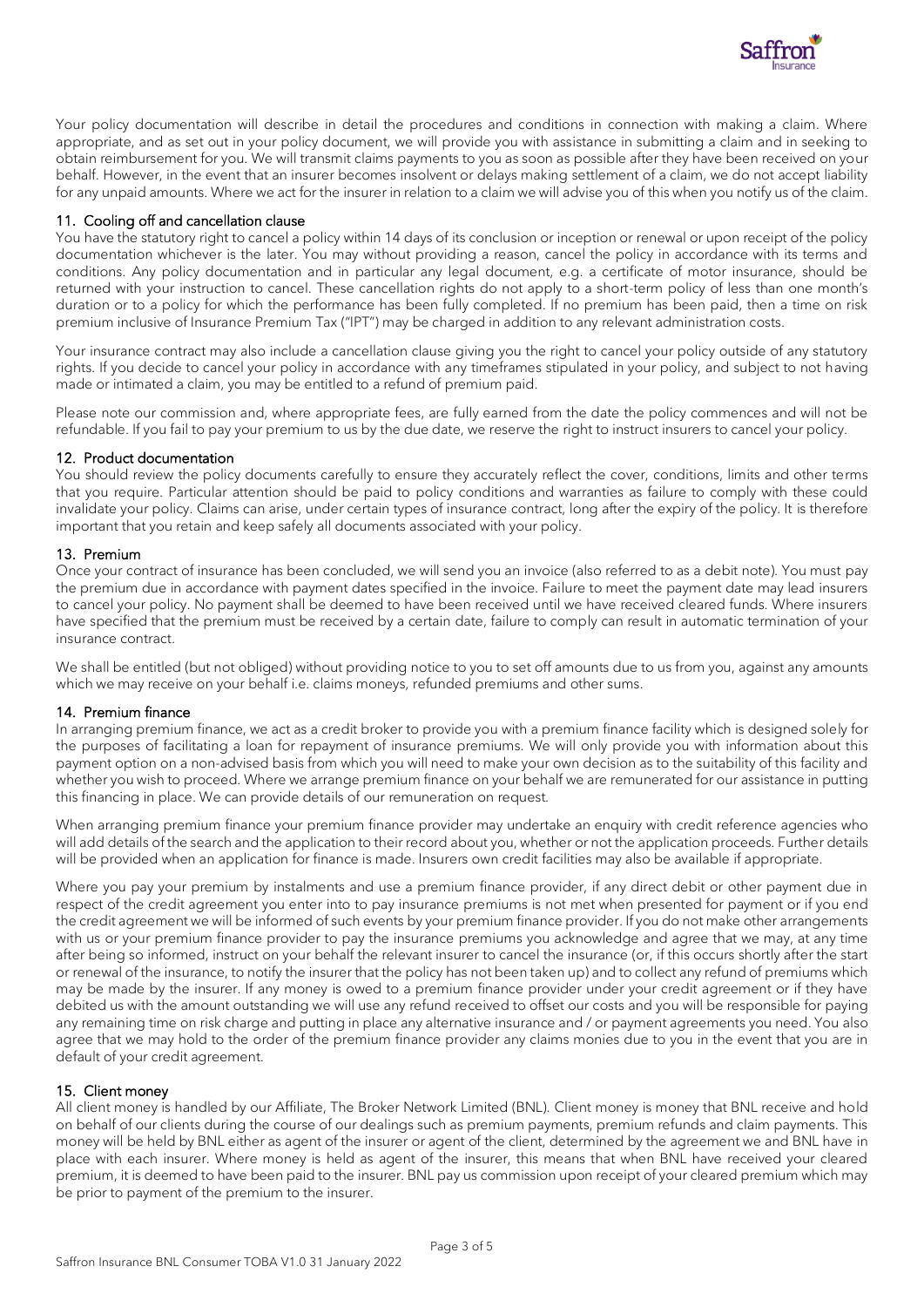

The FCA requires all client monies, including yours, to be held in a trust account, the purpose of which is to protect you in the event of our financial failure since, in such circumstances; our general creditors would not be able to make claims on client money as it will not form part of our assets. BNL hold all client monies with one or more approved banks, as defined by the FCA, in a Non-Statutory Trust bank account in accordance with the FCA client money rules. Under these arrangements, BNL assume responsibility for such monies and are permitted to, and may:

- Use such monies received on behalf of one customer to pay another customer's premium, before the premium is received from that other customer.;
- For the purpose of effecting a transaction on your behalf, pass your money to another intermediary, including those resident outside the UK who would therefore be subject to different legal and regulatory regimes. In the event of a failure of the intermediary, this money may be treated in a different manner from that which would apply if the money were held by an intermediary in the UK. Please inform us if you do not agree to this.
- Retain for their own use, any interest earned on client money.

Unless we receive your written instruction to the contrary, BNL shall treat receipt of payment from you and of any claim payment and/or refund of premium which fall due to you, as being with your informed consent to the payment of those monies into a BNL Non Statutory Trust bank account.

Without affecting our fiduciary duty to you BNL are entitled to transfer client monies to an identical bank account held in the name of any Affiliate for so long as such company remains an Affiliate.

# 16. Insurer security

Whilst we make every effort to place your insurances with insurers that are financially sound we do not quarantee or otherwise warrant the solvency of any insurer we place your insurances with. If you have any concerns regarding any insurer chosen to meet your insurance requirements you should inform us as soon as possible and we will discuss them with you. A liability for the premium, whether in full or pro rata, may arise under policies where a participating insurer becomes insolvent.

# 17. Termination of this TOBA

You or we may terminate our authority to act on your behalf by providing at least 14 days' notice in writing (or such other period we agree). Termination is without prejudice to any transactions already initiated by you, which will be completed according to this TOBA unless we agree otherwise in writing. You will remain liable to pay for any transactions or adjustments effective prior to termination and we shall be entitled to retain any and all commission and/or fees payable in relation to insurance cover placed by us prior to the date of written termination of our authority to act on your behalf.

# 18. Complaints

In the event that you are unhappy with the service we have provided to you and you wish to make a complaint, please contact us in writing at: Michelle Blazey, Hugh J Boswell, Carrow Hill, Norwich, Norfolk, NR1 2AH or by telephone at: 0160 362 6155 or email at michelle.blazey@hughjboswell.co.uk. Should you remain dissatisfied with our handling of your complaint, or its outcome, you may be eligible to take your complaint direct to the Financial Ombudsman Service who can be contacted on 0800 023 4567 (website: [www.financial-ombudsman.org.uk\)](http://www.financial-ombudsman.org.uk/).

# 19. Compensation

We are covered by the Financial Services Compensation Scheme ("FSCS"), which deals with claims against FCA regulated firms that are insolvent or are no longer trading. You may be entitled, therefore, to compensation from the FSCS if we are unable to pay a valid claim made against us. This depends on the type of service we have provided you with, the type of insurance we have placed on your behalf and the circumstances of the claim. Full details and further information on the scheme are available from the FSCS (website: [www.fscs.org.uk\)](http://www.fscs.org.uk/).

# 20. Confidentiality

Information provided by you may be held, processed, disclosed and used by ourselves, our professional advisers and any associated companies in servicing our relationship with you. Unless you notify us otherwise, you agree to the storage, use and disclosure of such information. All the activities that we undertake on your behalf, as described in this agreement, are provided for your exclusive use. All recommendations, proposals, reports and other information supplied to you in connection with these services are for your sole use and you agree not to make this information available to any third party without our express written permission. We reserve the right to take action to protect proprietary information.

# 21. General Data Protection Regulations

We will process your data responsibly, fairly and in strict accordance with the General Data Protection Regulations (GDPR) effective May 2018. These regulations replace the Data Protection Act 1998 ("DPA") and require wider disclosure of compliance than the previous DPA, including (but not limited to):

- Our lawful purpose of processing;
- The information we collect, and how we use and share that information;
- How long we keep information, including the purposes (e.g. administer your policy);
- The technical and organisational measures we have in place to safeguard your information;
- Your rights as an individual data subject; and